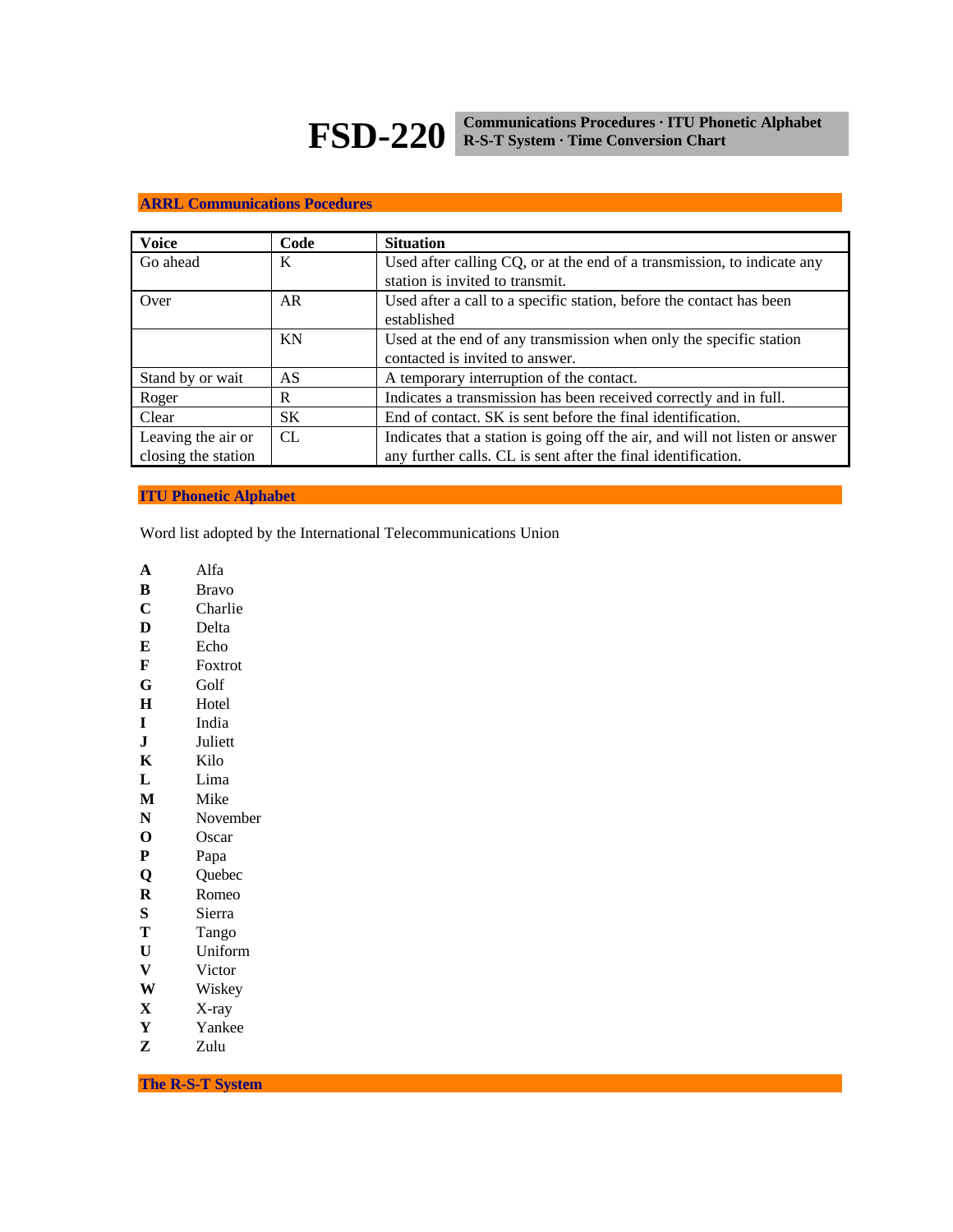### **Readability**

- Unreadable
- Barely readable, occasional words distinguishable.
- Readable with considerable difficulty.
- Readable with practically no difficulty.
- Perfectly readable.

## **Signal Strength**

- Faint signals, barely perceptible.
- Very weak signals.
- Weak signals.
- Fair signals.
- Fairly good signals.
- Good signals.
- Moderately strong signals.
- Strong signals.
- Extremely strong signals.

#### **Tone**

- Sixty cycle a.c or less, very rough and broad.
- 2 Very rough a.c., very harsh and broad.<br>3 Rough a.c. tone, rectified but not filtere
- 3 Rough a.c. tone, rectified but not filtered.<br>4 Rough note, some trace of filtering.
- Rough note, some trace of filtering.
- Filtered rectified a.c. but strongly ripple-modulated.
- Filtered tone, definite trace of ripple modulation.
- 7 Near pure tone, trace of ripple modulation.<br>8 Near perfect tone, slight trace of modulation
- Near perfect tone, slight trace of modulation.
- Perfect tone, no trace of ripple or modulation of any kind.

If the signal has the characteristic steadiness of crystal control, add the letter X to the RST report. If there is a chirp, the letter C may be added to so indicate. Similarly for a click, add K. The above reporting system is used on both cw and voice, leaving out the "tone" report on voice. Turn card over for examples.

| <b>UTC</b> | <b>EDT/AST</b> | <b>CDT/EST</b> | <b>MDT/CST</b> | <b>PDT/MST</b> | <b>PST</b> |
|------------|----------------|----------------|----------------|----------------|------------|
| $0000*$    | 2000           | 1900           | 1800           | 1700           | 1600       |
| 0100       | 2100           | 2000           | 1900           | 1800           | 1700       |
| 0200       | 2200           | 2100           | 2000           | 1900           | 1800       |
| 0300       | 2300           | 2200           | 2100           | 2000           | 1900       |
| 0400       | $0000*$        | 2300           | 2200           | 2100           | 2000       |
| 0500       | 0100           | $0000*$        | 2300           | 2200           | 2100       |
| 0600       | 0200           | 0100           | $0000*$        | 2300           | 2200       |
| 0700       | 0300           | 0200           | 0100           | $0000*$        | 2300       |
| 0800       | 0400           | 0300           | 0200           | 0100           | $0000*$    |
| 0900       | 0500           | 0400           | 0300           | 0200           | 0100       |
| 1000       | 0600           | 0500           | 0400           | 0300           | 0200       |
| 1100       | 0700           | 0600           | 0500           | 0400           | 0300       |
| 1200       | 0800           | 0700           | 0600           | 0500           | 0400       |